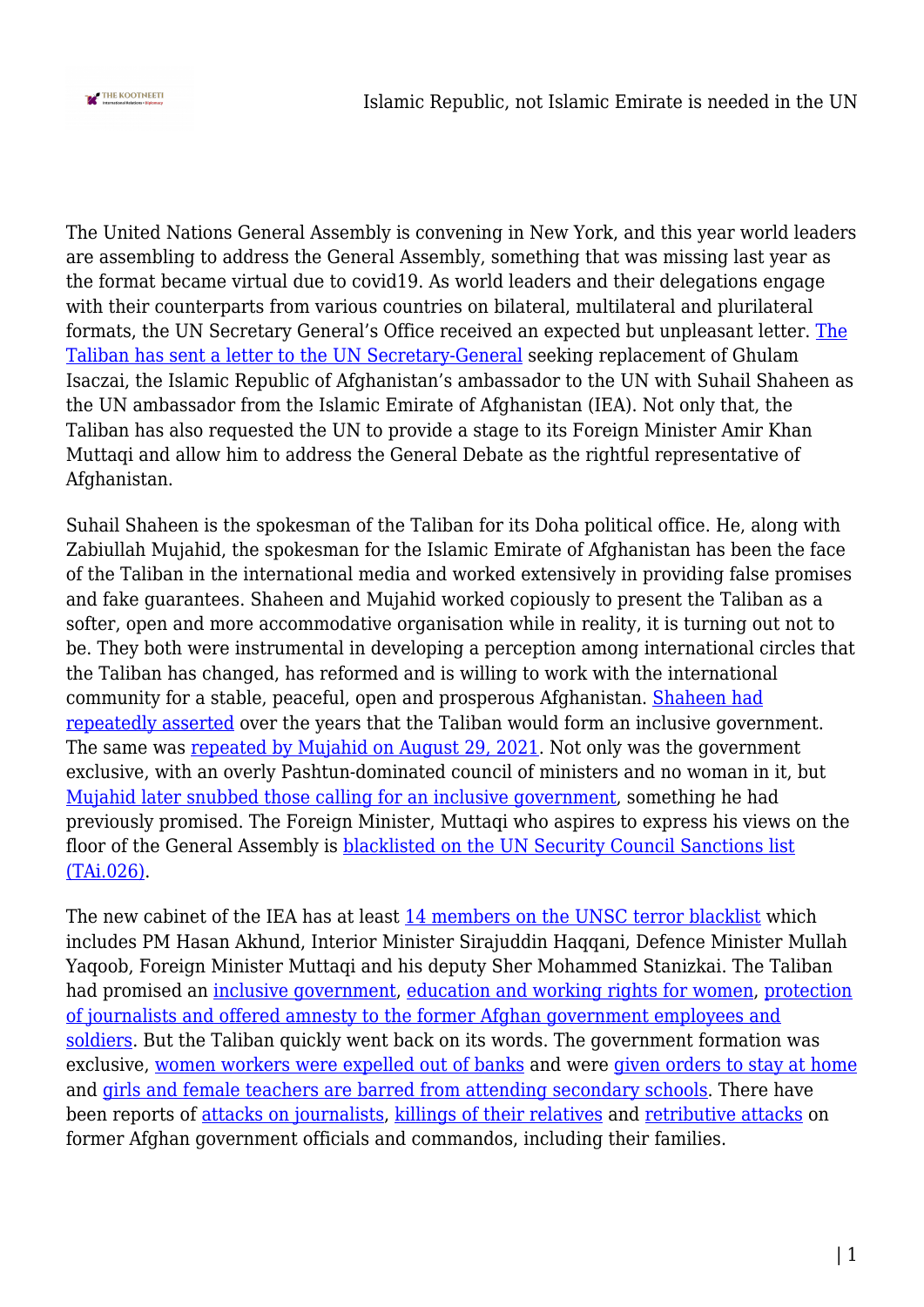



The United Nations should not give a platform to the leaders and appointees of a regime that has grabbed power at the point of the gun and is indulging in grave human rights violations. The world has rightly refrained from recognising the new regime in Kabul and any recognition by the UN would not only have a cascading effect on the global community that is reluctant to deal with the terrorists in Kabul but would also send across a message that what is happening in Afghanistan is manageable and acceptable. The barbaric and medieval act of Taliban [terrorists shooting dead an eight-month pregnant ex-Afghan](https://www.independent.co.uk/asia/south-asia/taliban-soldiers-pregnant-policewoman-mutilates-b1914837.html) [policewoman in front of her family,](https://www.independent.co.uk/asia/south-asia/taliban-soldiers-pregnant-policewoman-mutilates-b1914837.html) the [refusal to allow the burial of Rohullah Azizi](https://www.reuters.com/world/asia-pacific/brother-afghan-opposition-figure-executed-by-taliban-family-says-2021-09-10/) and accusations of [using Panjshiri civilians as shields for clearing landmines](https://twitter.com/AmrullahSaleh2/status/1433766405925658660?ref_src=twsrc%5Etfw%7Ctwcamp%5Etweetembed%7Ctwterm%5E1433766405925658660%7Ctwgr%5E%7Ctwcon%5Es1_&ref_url=https%3A%2F%2Fwww.indiatoday.in%2Fworld%2Fstory%2Ftaliban-using-panjshir-men-mine-clearan) are clear violations of the Universal Declaration of Human Rights and various other conventions like the United Nations Convention against Torture, the Convention on the Elimination of all Forms of Discrimination Against Women (CEDAW), the Declaration on the Rights of Persons Belonging to National or Ethnic, Religious and Linguistic Minorities, the Convention on the Rights of the Child, the International Covenant on Civil and Political Rights, the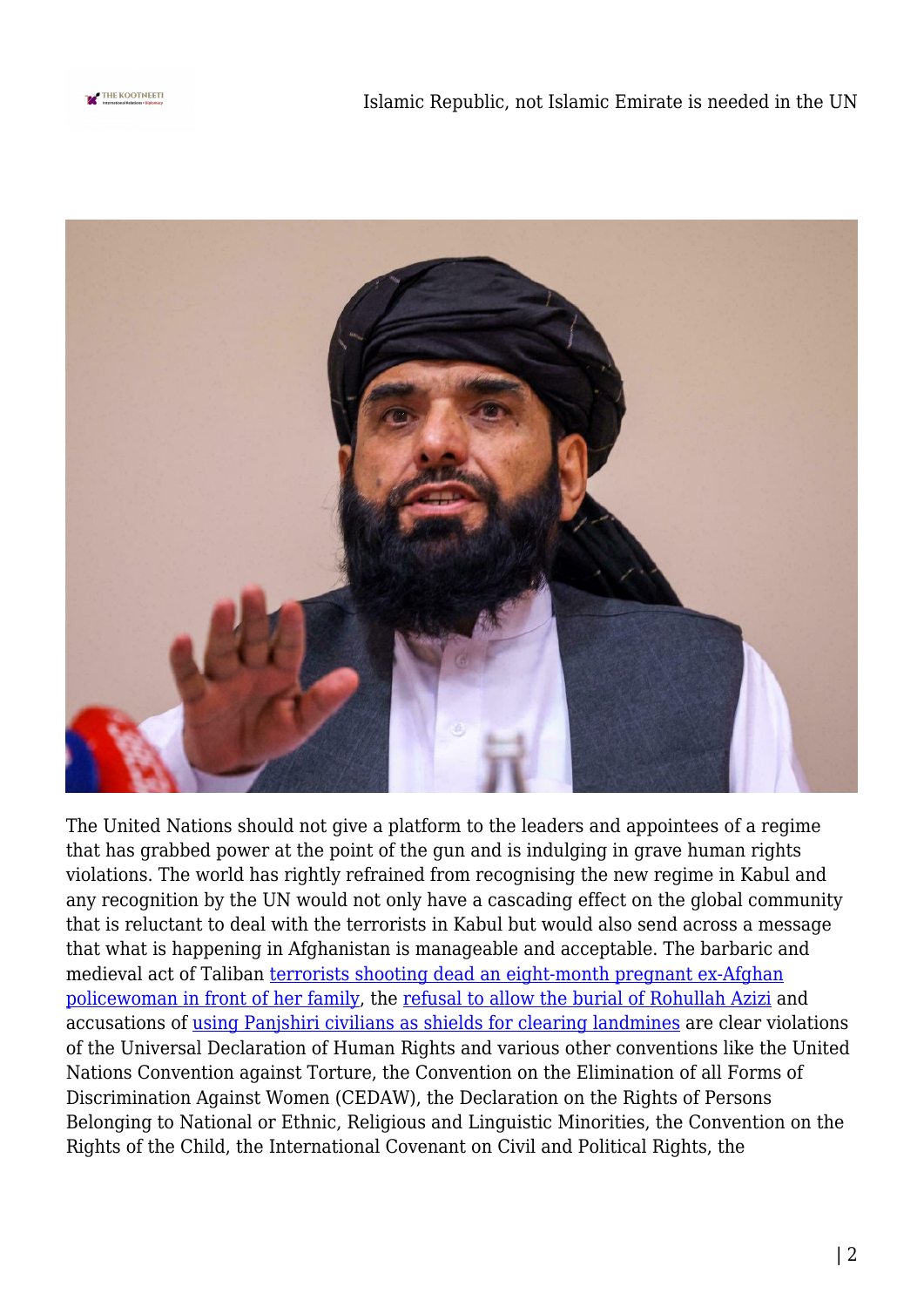

International Covenant on Economic, Social and Cultural Rights etc. If that were not enough, the new regime has [banned Afghan women from participation in sporting activities](https://www.theguardian.com/world/2021/sep/08/afghan-women-to-be-banned-from-playing-sport-taliban-say) and [imposed a ban on music, women on TV and radio channels in Kandahar](https://www.freepressjournal.in/world/afghanistan-taliban-ban-music-women-on-tv-radio-channels-in-kandahar) which can soon see a nationwide implementation. The Taliban has embarked on establishing a repressive and ultra-conservative authoritarian theocratic regime that will marginalise women and ethnic and religious minorities irrespective of international concerns. Allowing the floor of the UNGA to be abused by militants and terrorists will be an open challenge to the sanctity of the UN and its cherished principles. Afghans who have been forced to seek refuge outside of Afghanistan or who have been internally displaced, as well as those who have suffered as a result of Talibani actions, look to the UN for assistance in ensuring that the Taliban is not allowed to rule with impunity and legitimacy. The UN should not abandon its responsibility towards the people of Afghanistan. The proposal to get Shaheen in New York should be discarded by the credentials committee without indulging in deep deliberations due to the narrow vested interests of some of the participating countries. The US has frozen Afghan Central Bank's assets worth \$9.5 bn but questions should be posed to countries like China who have announced financial aid to the new regime, thereby rendering the efforts to cut funds for the terrorists ineffective. Those countries who seek to provide monetary aid to the Taliban under the garb of humanitarian assistance should be asked the reason for their reluctance to direct aid and supplies through the UN programme. The spirit showed by the International Paralympic Committee in standing with the Islamic Republic of Afghanistan by [representing its flag in the Paralympic opening ceremony on 24 August](https://olympics.com/tokyo-2020/en/paralympics/news/afghanistan-flag-represented-tokyo-2020-paralympics-opening-ceremony) should be continued by all multilateral organistations around the world.



Image source: The UN